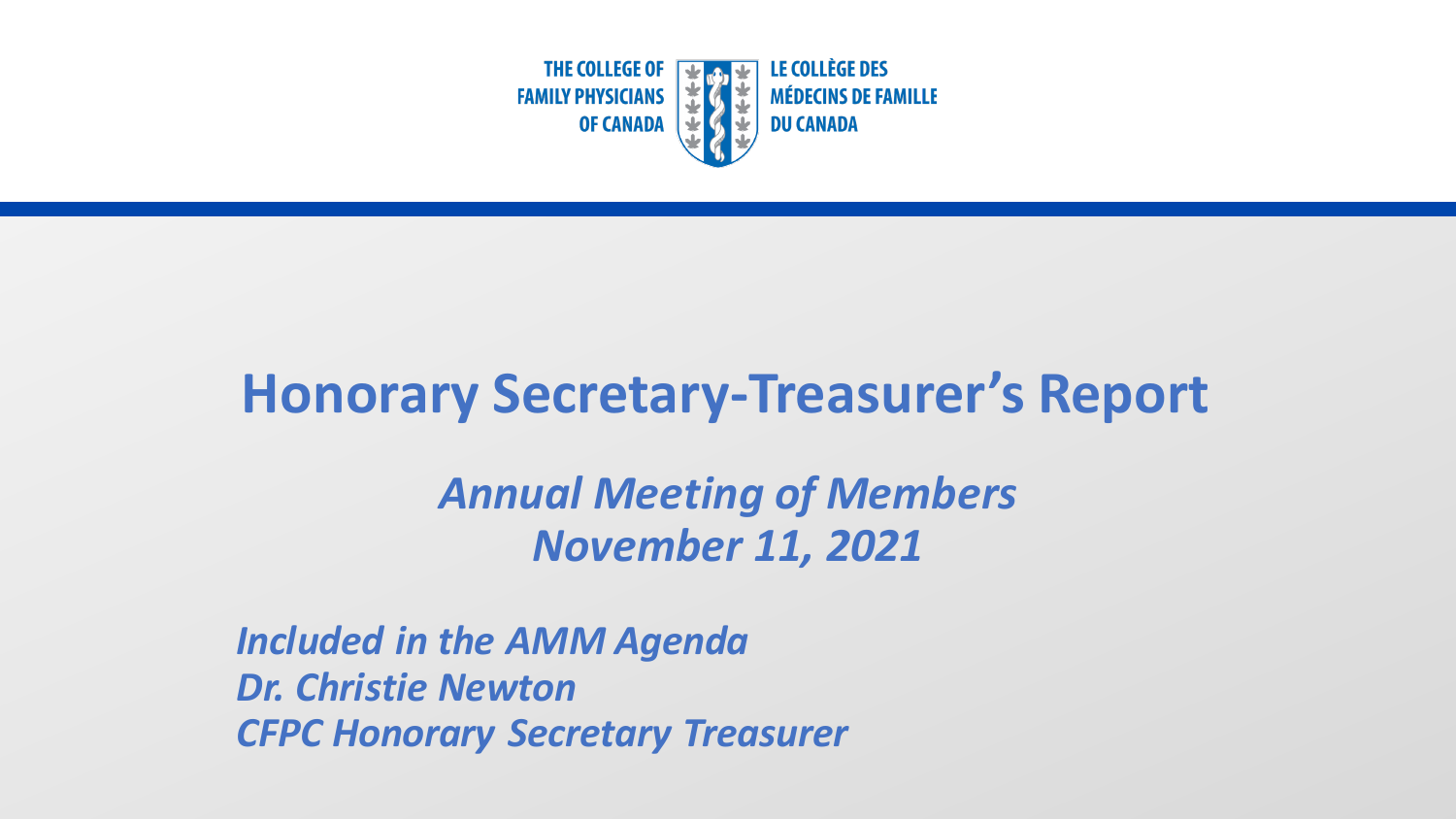

#### **What's in this Presentation:**

2020-2021 Auditor's Report and Audited Financial Statements

Examination Fees

2021-2022 Budget

2022 Member Fees

Appointments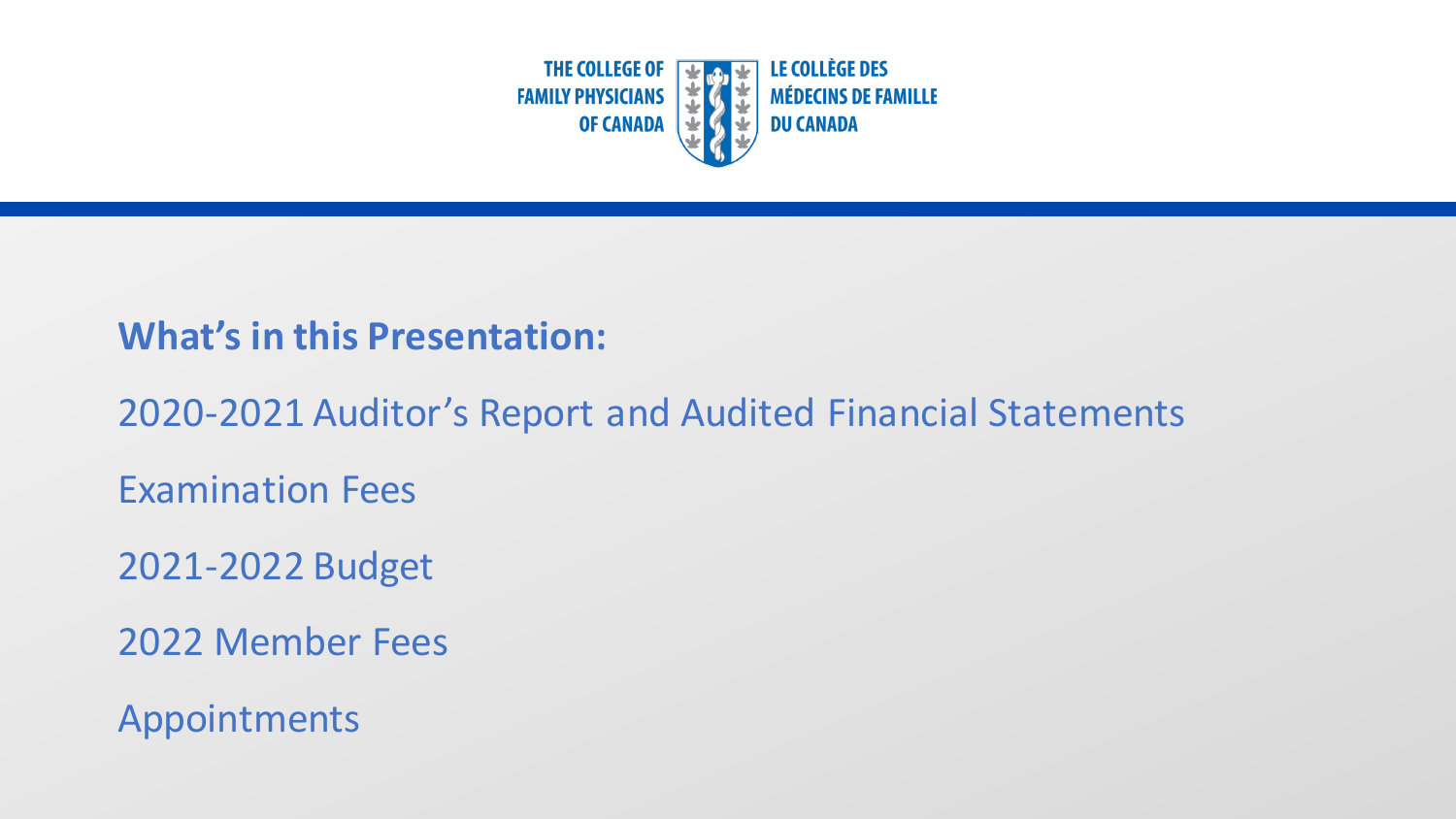

# **2020-21 Auditor's Report and Audited Financial Statements**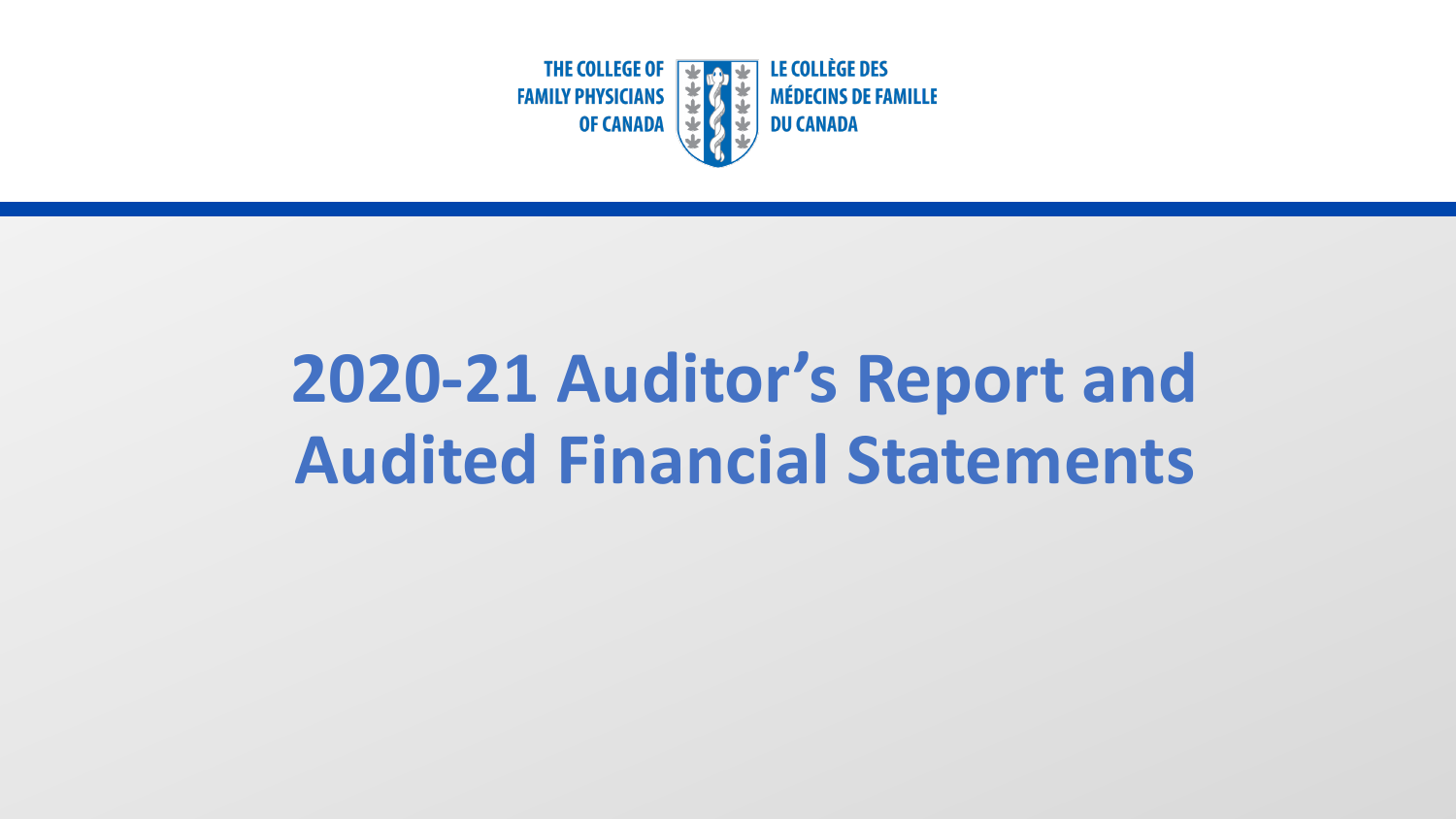## **For the year ended 31 May 2021 Auditors' Report**

Deloitte LLP completed their audit of the financial statements for the year ended 31 May 2021 in accordance with Canadian Generally Accepted Auditing Standards

The CFPC received an **unqualified (clean)** audit report

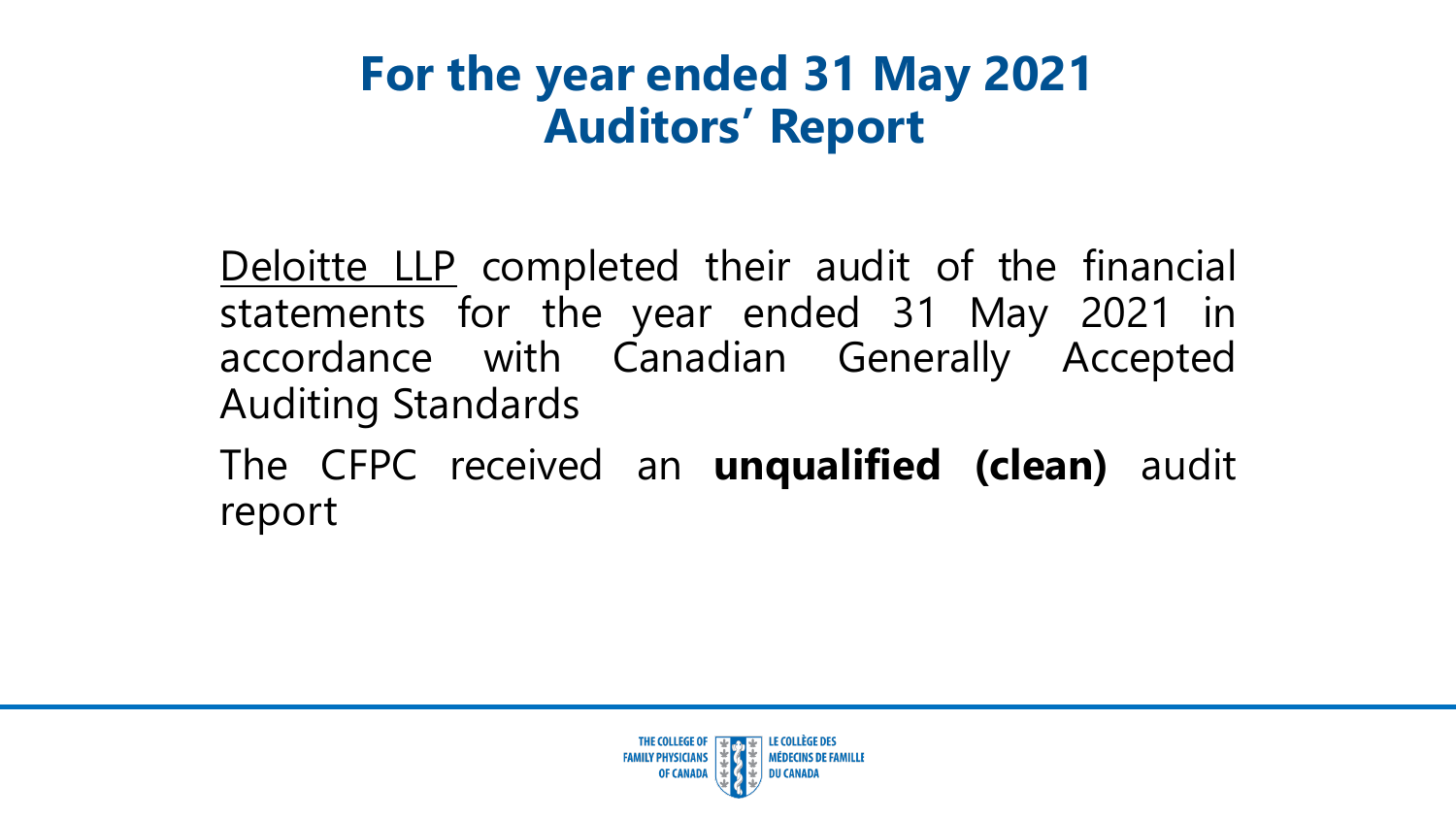### **Rate of Return on Investments**

| <b>LONG-TERM AND SHORT-TERM INVESTMENTS</b>                       | <b>Year Ended</b><br>May 31, 2021 | <b>Year Ended</b><br>May 31, 2020 |
|-------------------------------------------------------------------|-----------------------------------|-----------------------------------|
| Average Long-Term Investments *                                   | 27,475,470                        | 25,673,672                        |
| Average Short-Term Investments *                                  | 1,750,000                         | 7,000,000                         |
| Total Investment Income (including realized and Unrealized gains) | 3,666,460                         | 239,000                           |
| <b>Weighted Average Rate of Return</b>                            | $12.55\%$                         | 0.73%                             |

\* Represents the average of investment holdings during the fiscal year.

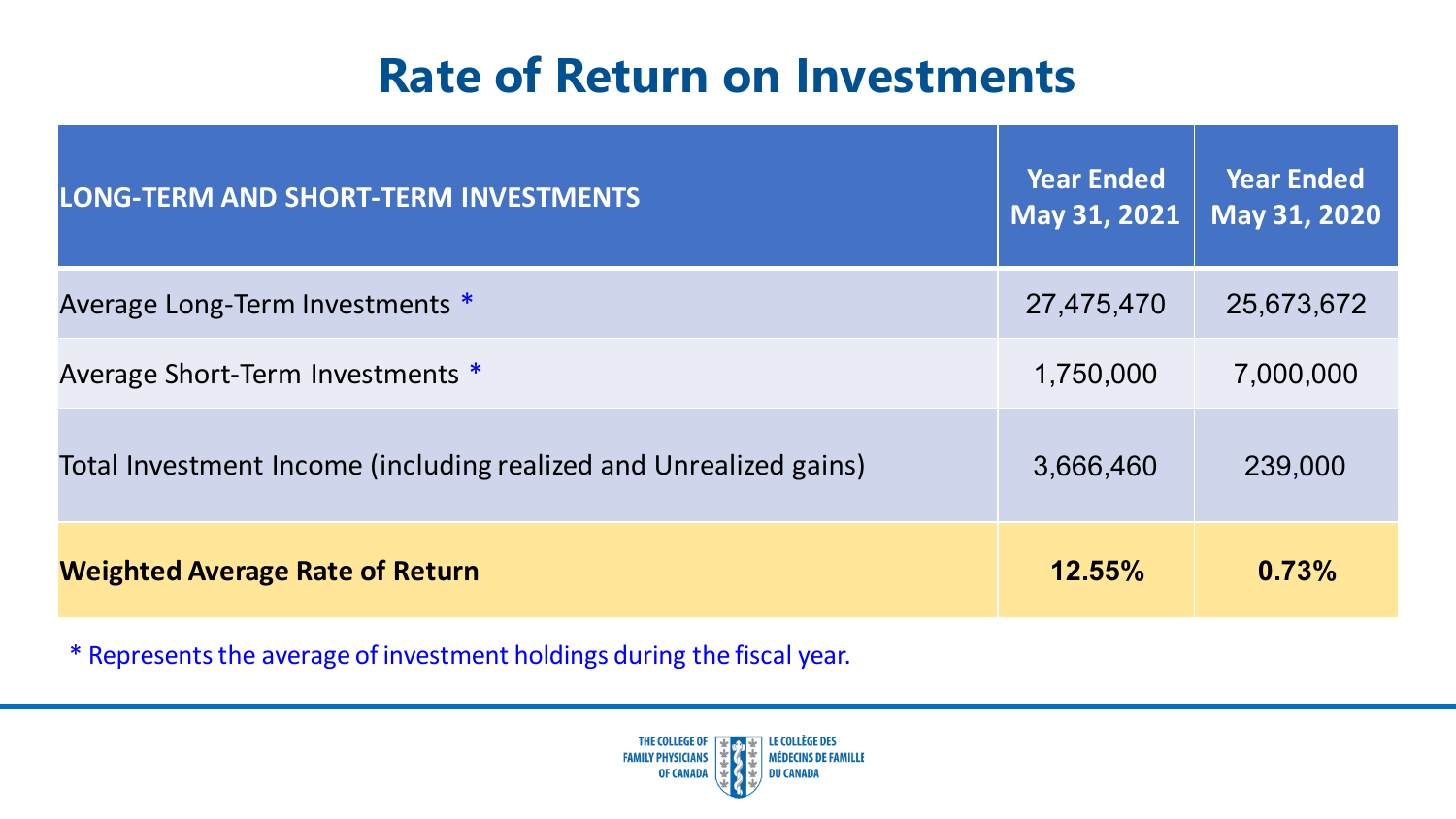### **Surplus/(Deficit) for the Year Ended 31st May 2021**

|                                                                                                                            | <b>Realized</b> | <b>Unrealized</b> | <b>TOTAL</b> |
|----------------------------------------------------------------------------------------------------------------------------|-----------------|-------------------|--------------|
| <b>Certification and Assessment Program Subsidy</b>                                                                        | (51,000,676)    |                   | (51,000,676) |
| <b>Programs that are NOT supported</b><br>by Member Fees - Surplus [includes realized and<br>unrealized investment income] | \$1,512,326     | \$2,436,457       | \$3,948,783  |
| <b>Core Member Programs (excluding Certification</b><br>& Assessment) - Surplus                                            | \$5,256,987     |                   | \$5,256,987  |
| <b>NET Surplus/(Deficit)</b>                                                                                               | \$5,768,637     | \$2,436,457       | \$8,205,094  |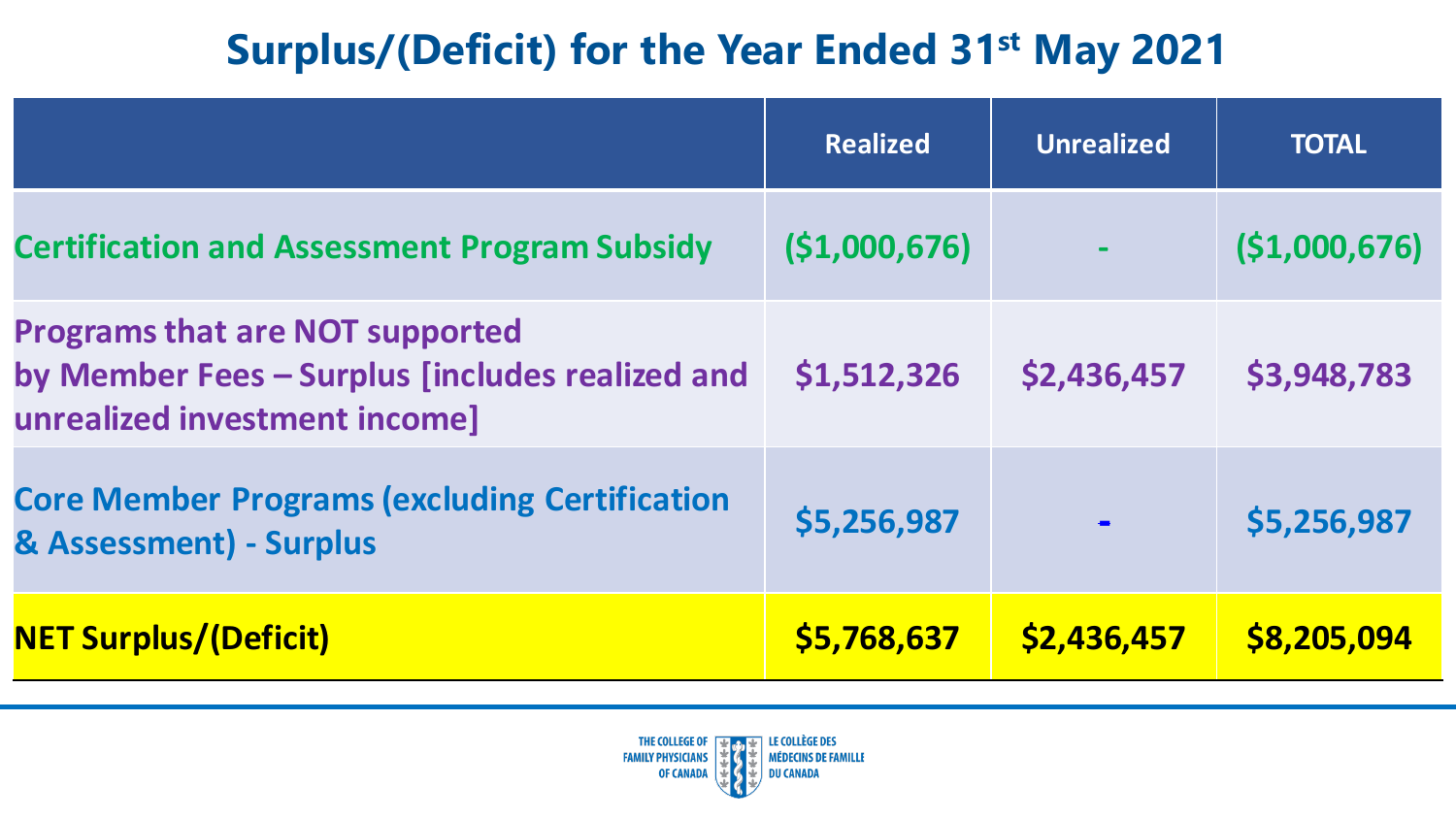### **SOURCES OF 2020-21 REALIZED SURPLUS**

| <b>Major components that resulted in realized surplus</b> |               |                                                                                                                                                                           |  |  |
|-----------------------------------------------------------|---------------|---------------------------------------------------------------------------------------------------------------------------------------------------------------------------|--|--|
| Federal Wage Subsidy                                      | \$2,673,634   | Based on decreased cash flow - extended payment<br>due dates for members                                                                                                  |  |  |
| <b>Human Resources</b>                                    | \$2,510,000   | HR Projects delayed including implementation of<br>new salary strategy / Staggered Hiring / Reduced in<br>person meetings of Board Officers with Chapters<br>and Partners |  |  |
| Investment Income (Realized)                              | \$1,230,000   | Had anticipated continued market decline                                                                                                                                  |  |  |
| <b>Miscellaneous</b>                                      | \$ (644, 997) |                                                                                                                                                                           |  |  |
| <b>Major Components of the Realized Surplus</b>           | \$5,768,637   |                                                                                                                                                                           |  |  |

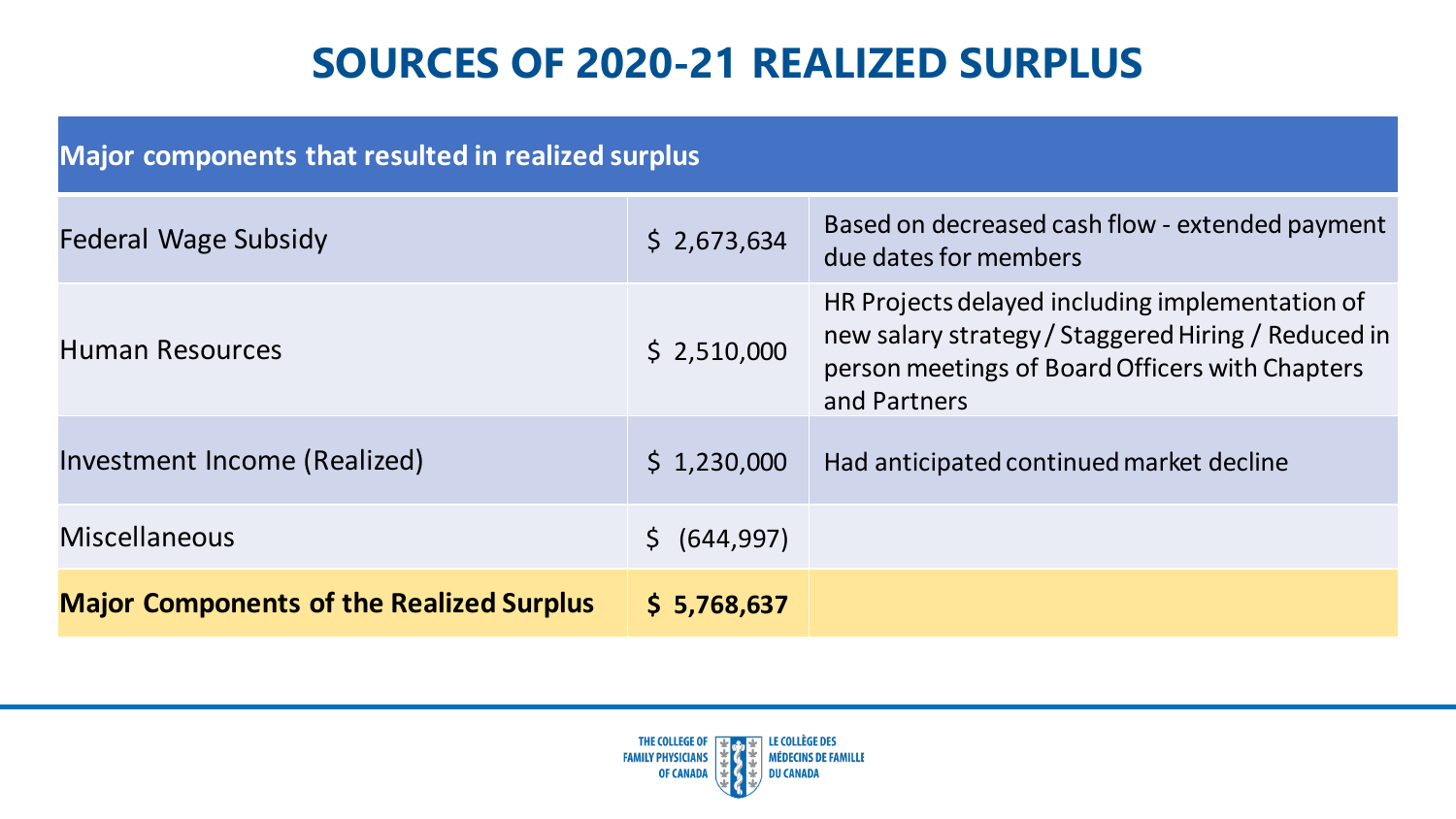

## **Examinations**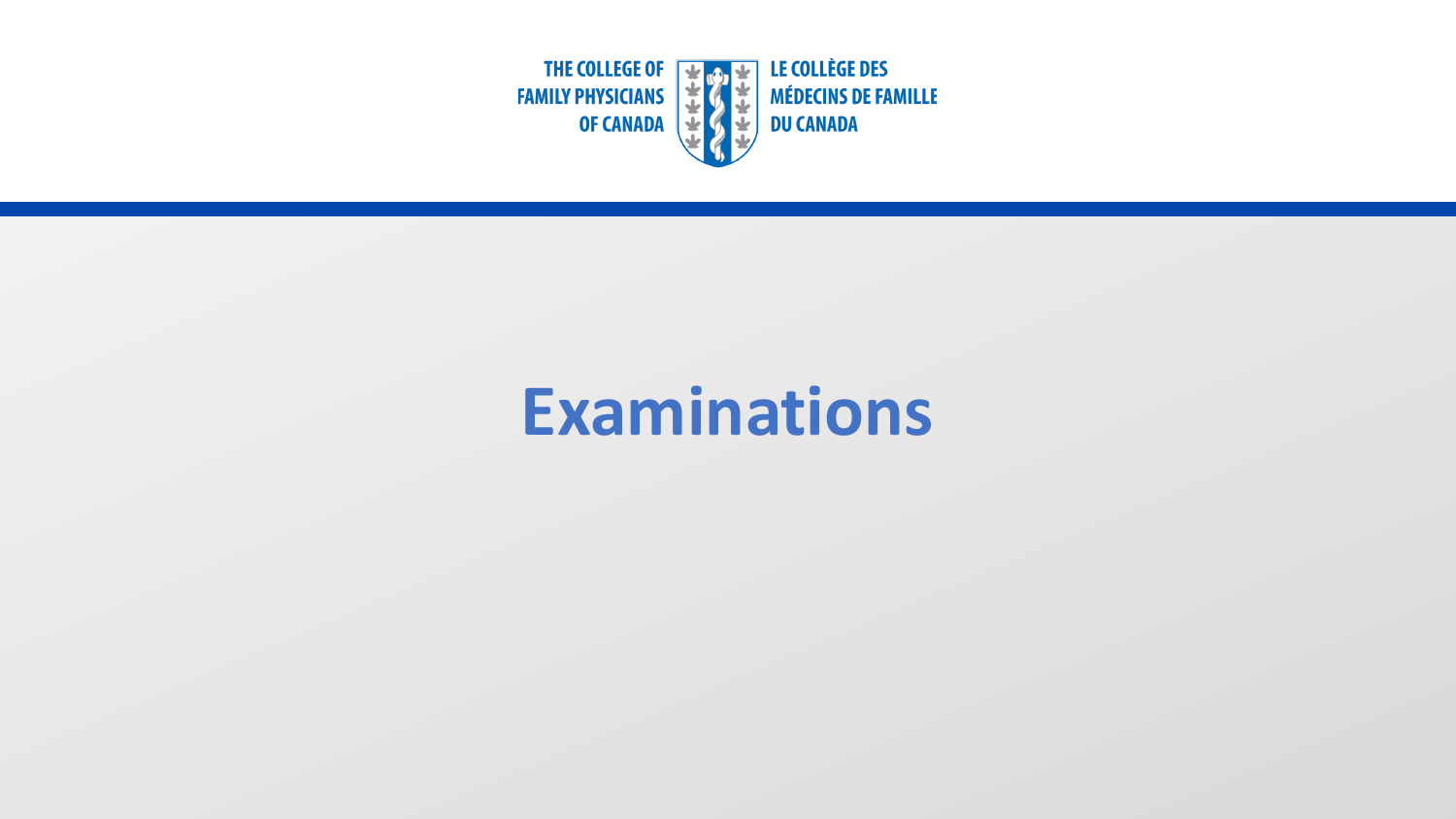## **Examination Fees: Decisions since last AMM**

The FM and EM certification fee in 2022 was held to the fee established in 2019, despite continued subsidies budgeted in 2021-22 of \$3,665,358 or 33.7% of total expenses budgetedforthe 2 exams

#### **FamilyMedicine Certification Examination (FM Exam) Fee**

- \$3,335 in 2023 (spring & fall), (2% increase which is the level of predicted inflation)
- Principle in determining fee:
	- The annual FM Exam fee increase will not exceed 2% or the level of inflation, whichever is higher per year
- The FM exam's budgeted subsidy is approximately 28.5%.

#### **EmergencyMedicine Certificate of Added Competency Examination (EMExam) Fee**

- \$3,597 in 2023 (10% increase)
- Going forward fee to cover all direct and shared expenses
	- The annual fee increase for the EM Exam, over the next five years will increase by an amount no greater than 10% per year until such time as the fee covers both direct and indirect costs of the EM Exam
- The EM exam's budgeted subsidy is approximately 57.3%.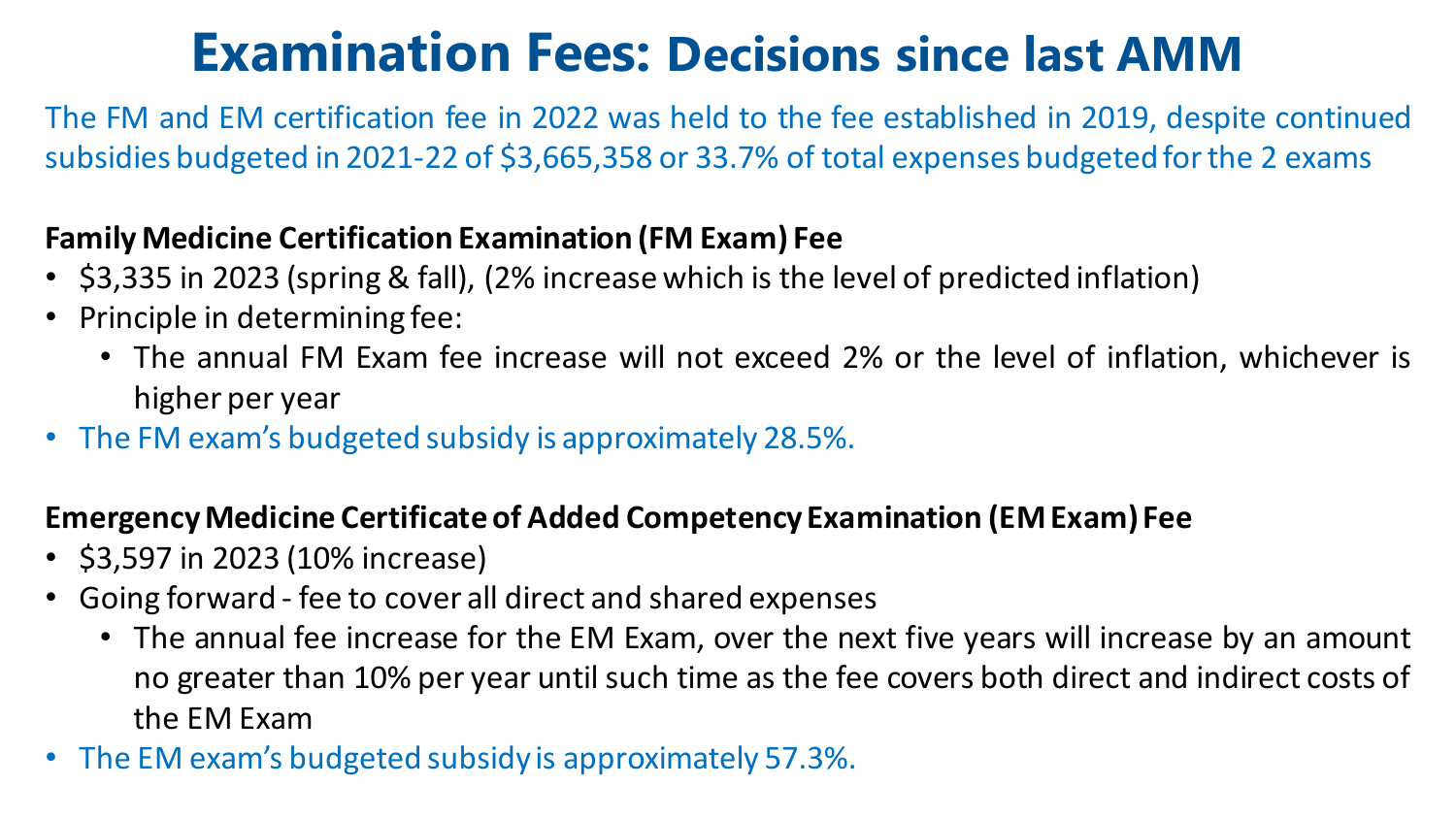

# **2021/22 Budget**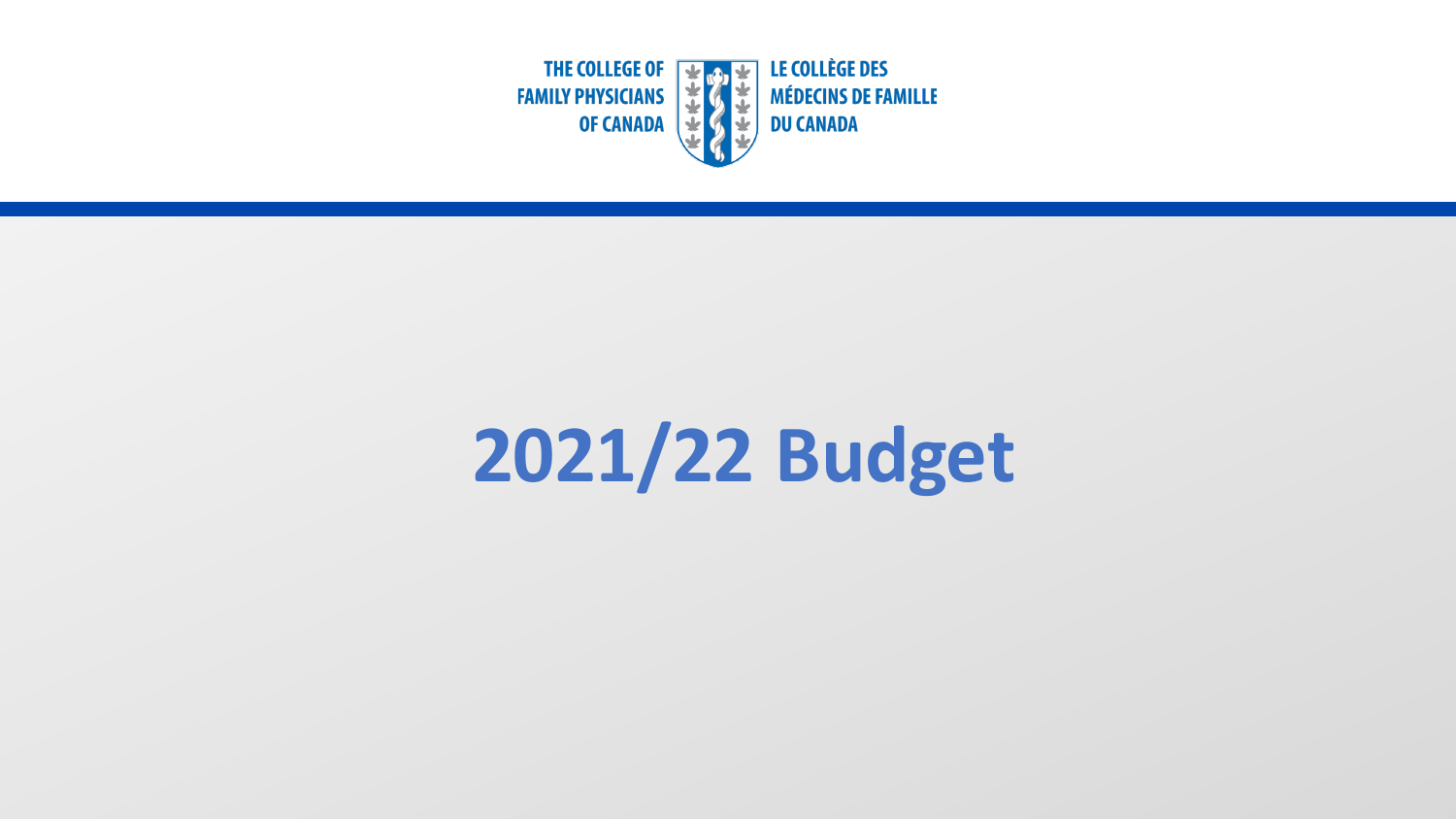### **2021-22 Budget: Revenues and Expenses**



We are funding several initiatives from the 2020-21 surplus (as part of Reserve Transfers) that were delayed or deferred. These initiatives represent one-time costs. Our budget for 2021-22 has been prepared to be a balanced budget.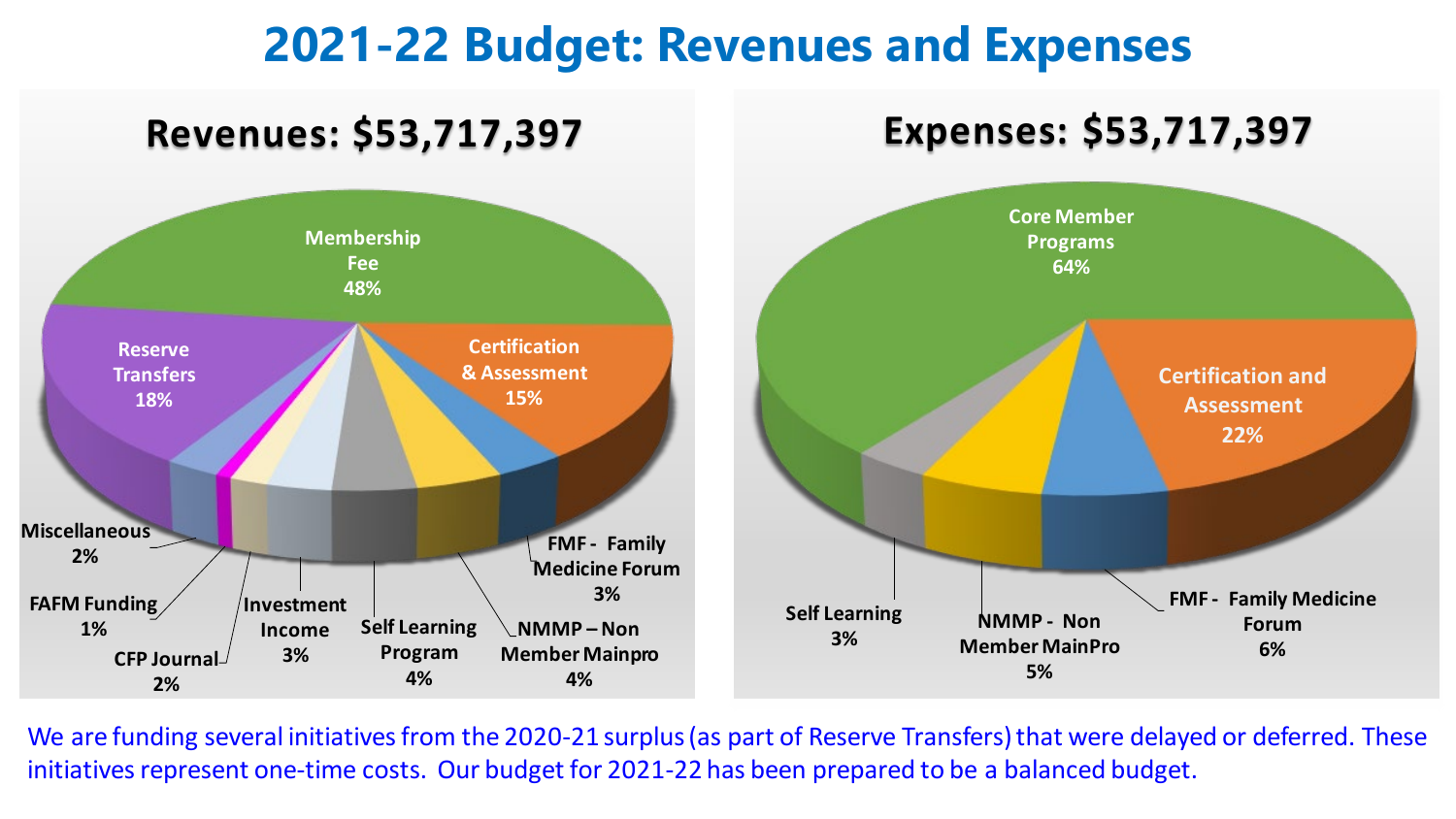### **USES OF 2020-21 REALIZED SURPLUS**

| 2021-22 Member Facing Projects/Programs to be Funded from 2020/21 Surplus                      | <b>Budget Amount</b>            |
|------------------------------------------------------------------------------------------------|---------------------------------|
| New Member Platform, Data Warehouse and other digital improvements to member products/services | \$1,772,986                     |
| <b>Practice Support Program Development</b>                                                    | \$<br>823,722                   |
| <b>Member Engagement Strategy</b>                                                              | \$<br>634,450                   |
| <b>Outcome of Training Project</b>                                                             | \$<br>503,000                   |
| <b>CFPC-Learn</b>                                                                              | \$<br>482,675                   |
| <b>Strategic Planning</b>                                                                      | \$<br>233,060                   |
| <b>Mainpro+/Cert+Enhancements</b>                                                              | $\mathsf{S}$<br>226,000         |
| <b>Certification and Assessment Initiatives</b>                                                | \$<br>210,316                   |
| <b>Global Family Medicine</b>                                                                  | $\boldsymbol{\zeta}$<br>201,970 |
| <b>Project Management Resources Supporting the above</b>                                       | \$<br>536,670                   |
| <b>TOTAL</b>                                                                                   | \$5,624,849                     |

The above \$5,624,849 that are included in our 2021-22 budget, were put on hold last year due to the uncertainty of COVID-19. As well, a total of \$2,580,245 related to an anticipated 2021-22 budget shortfall predominantly due to maintaining member/exam fees at historical levels, will be funded from the 2020-21 realized surplus and COVID-19 Contingency Reserve.

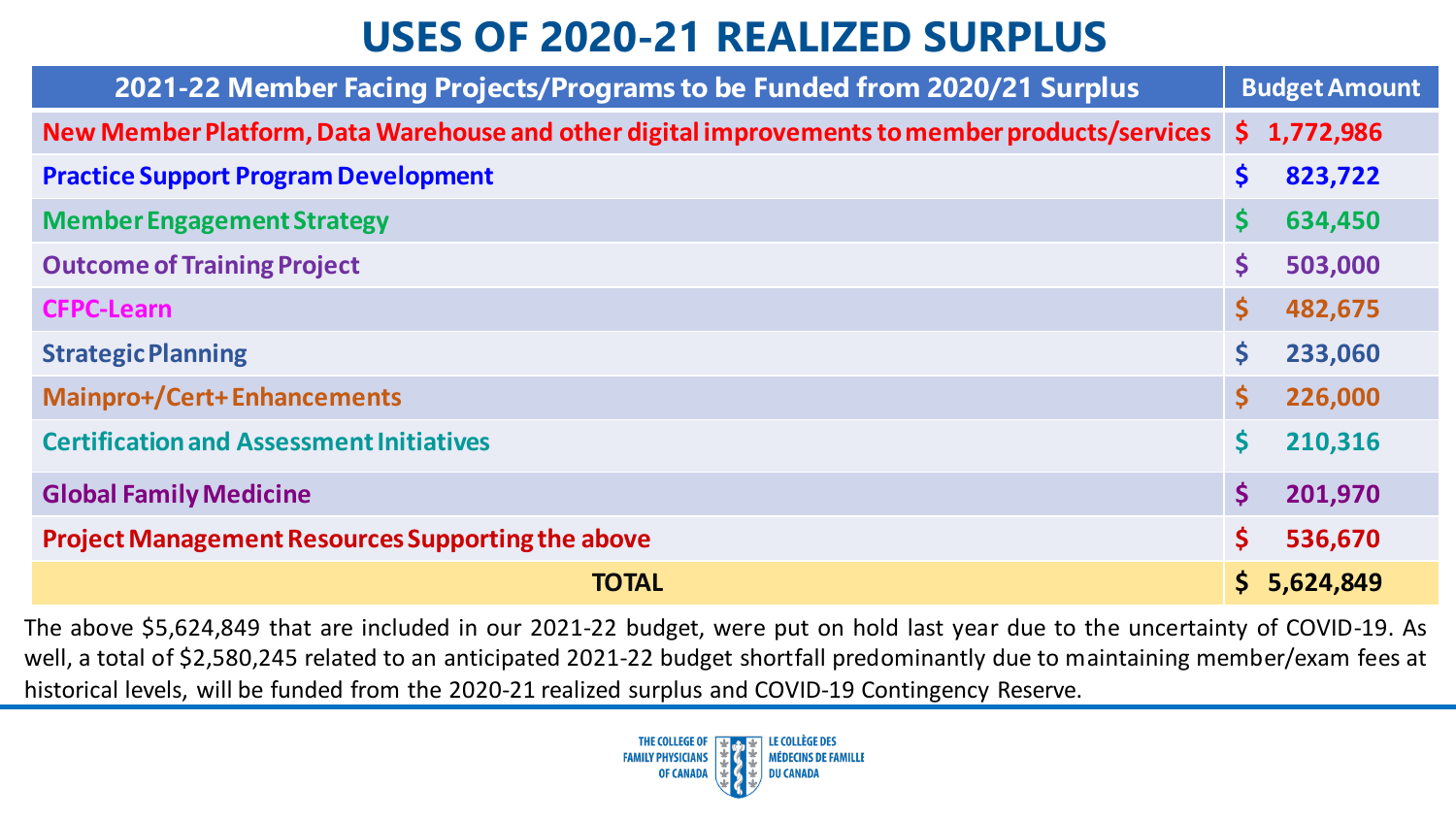

# **2022 Member Fees**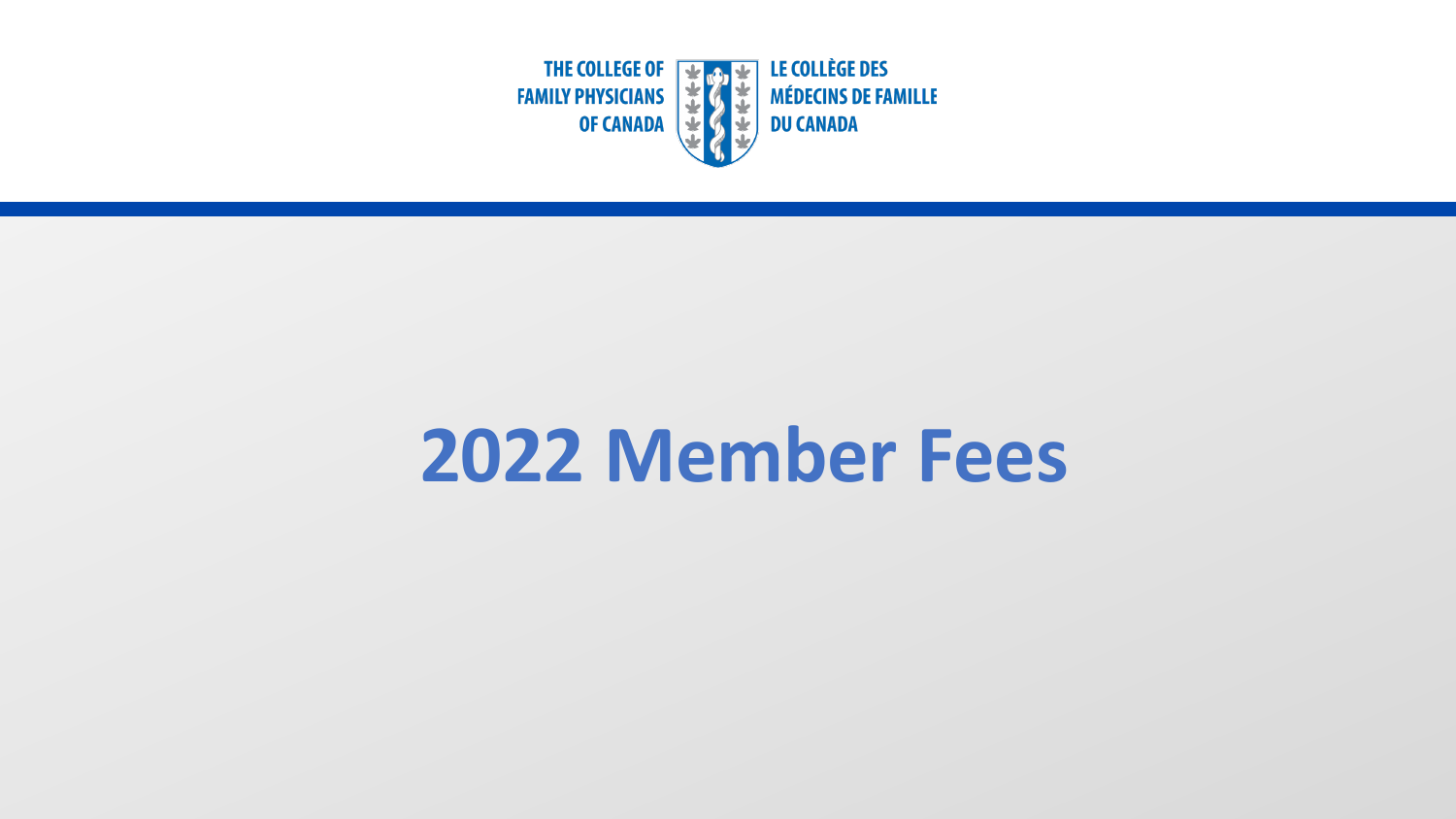| <b>Membership Class</b>                                     | Fee as of 1 July 2021 |
|-------------------------------------------------------------|-----------------------|
| <b>Member</b>                                               | \$823                 |
| <b>Active 1st Year Practice (Resident)</b>                  | \$425                 |
| Affiliate Specialist                                        | \$529                 |
| Out of country                                              | \$559                 |
| Senior                                                      | \$559                 |
| Sustaining / Sustaining Mainpro                             | \$559                 |
| <b>Students</b>                                             | \$0                   |
| Residents 1st year                                          | \$0                   |
| Residents 2 <sup>nd</sup> to 6 <sup>th</sup> year inclusive | \$102                 |
| Life                                                        | \$0                   |
| <b>Retired</b>                                              | \$0                   |
| Honorary                                                    | \$0                   |
| Associate                                                   | \$102                 |
| Public                                                      | \$0                   |

Member Fees, effective July 1, 2022 will not be increased

Fees have remained the same since June 1, 2017

The surplus for the year ended May 31, 2021 has influenced this decision.

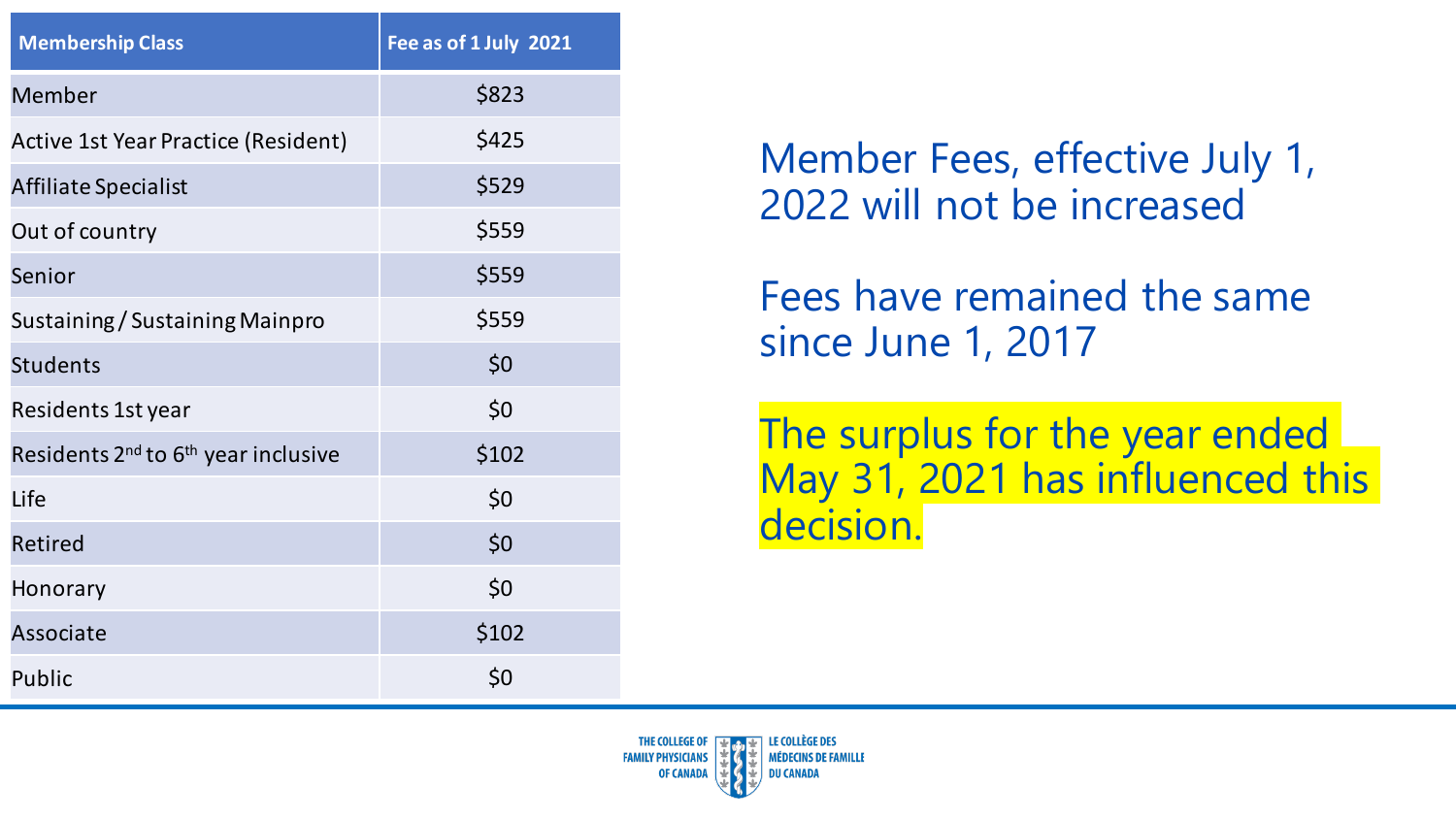

# **Appointment of External Auditor**